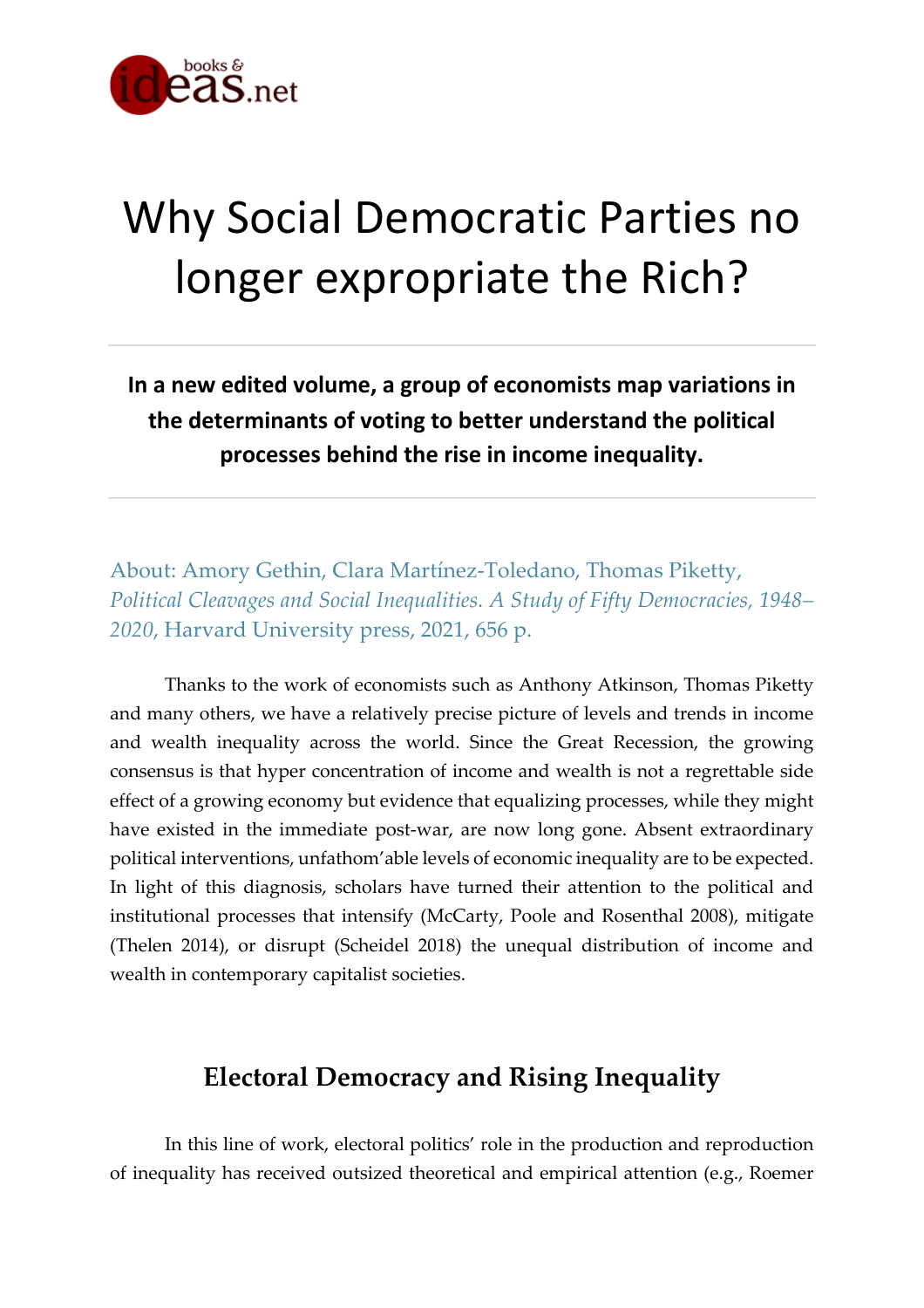1998, Bermeo 2008; for a recent exception, see Hacker et al. (2021)). A new edited volume by a group of economists —which includes Thomas Piketty— adds to this research by providing a systematic account of the relationship between differences in socio- economic status (SES) and differences in voting patterns in 50 different countries. For each country, the authors use all available election surveys to examine whether citizens with high SES vote differently from citizens with low SES. As a proxy for high or low SES, they use educational attainment, income and —if available wealth ("class" variables for short). To account for inequality in life trajectories between minority and majority groups, they also extend this analysis to ethnic and racial categories ("identity" categories for short). The final product is a book with 20 region-specific chapters and a long list of co-authors.

Each country-specific section starts with an overview of the party system and how it has changed over time. The remainder of the analysis is a succession of longitudinal graphs that break down aggregate voting data both by left versus rightwing voting blocs and by class variables (income, education and wealth) or identity categories. Close attention is paid to making these blocs and categories comparable over time and between countries.

What exactly do the editors hope to learn from this exercise? The answer to this question is not so straightforward. On the one hand, the authors go out of their way to downplay the ambition of this edited volume and emphasize that it is mostly a descriptive exercise based on imperfect data. From this angle, the book's main contribution is to collect existing information on longitudinal and cross-national variations in the class and identity determinants of voting. On the other hand, the authors argue that these variations tell us something important about the relationship between politics and economic inequality. From this angle, this book is more than a descriptive overview of variations in the determinants of voting: it is using these variations to inform our understanding of electoral politics' role in the production and reproduction of inequality. I discuss each angle in turn.

#### **Explaining Variations in the Determinants of Voting**

From the descriptive component of the book, we learn that, in most Western democracies (with a few interesting exceptions such as Portugal and Ireland), educated citizens, which used to vote for right-wing parties, now vote for left-wing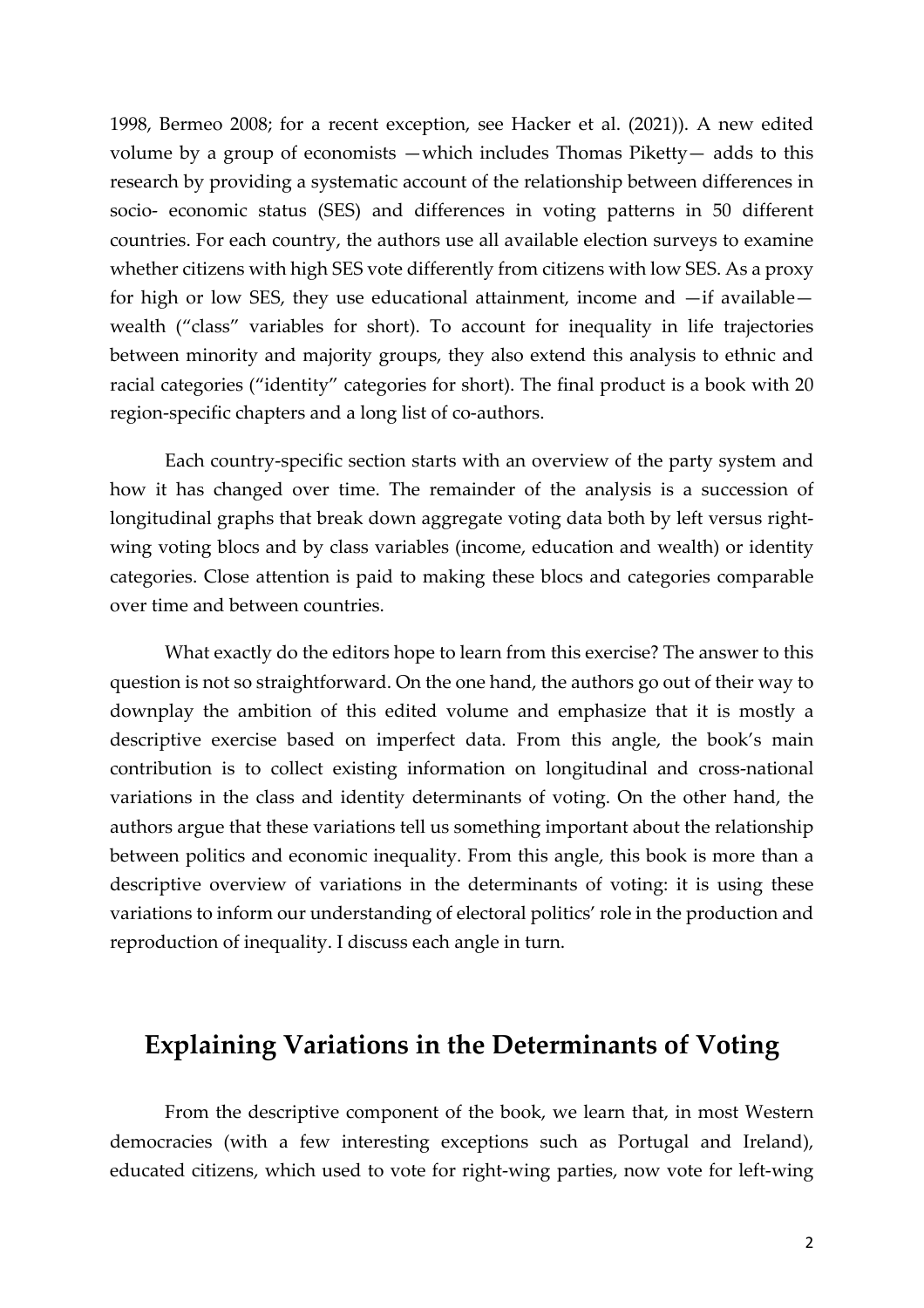parties, while those with high-income/wealth still vote for right-wing parties (see Figure 1 below for France). We also learn about the reversal of the gender gap in Western democracies, with women shifting from voting in higher rates for the right to now voting in higher rates for the left. These patterns appear mostly limited to "old(er)" democracies: in the chapters on non-western democracies, we are told about the absence of a left-wing voting bloc in Eastern Europe, variations in the overlap between ethnicity and class in ethnically divided "new(er)" democracies, and the existence of countries with no discernible structure to voting patterns.

#### **Figure 1. France: A reversal of the education gradient amidst stable income and wealth**   $$



The exercise of mapping variations in the determinants of voting is quite common in political science. If this book is mostly a descriptive exercise, then I am not entirely clear what it adds to the existing mix of studies beyond a most welcomed synthesis of the evidence in a way that is accessible to a French audience as well as the generous sharing of data (see the website http://www.wpid.world/).

Scholars familiar with this research might consequently prefer to skip this volume and reach instead to their own bookshelves or computer folders for a refresher on the reasons for changes in class voting in Europe and the United States (Ford and Jennings 2020; Kitschelt and Rehm 2019; Oesch 2013), the relationship between the welfare state and the growing gender gap in Western democracies (Iversen and Rosenbluth 2010), the importance of sequencing for understanding the peculiarities of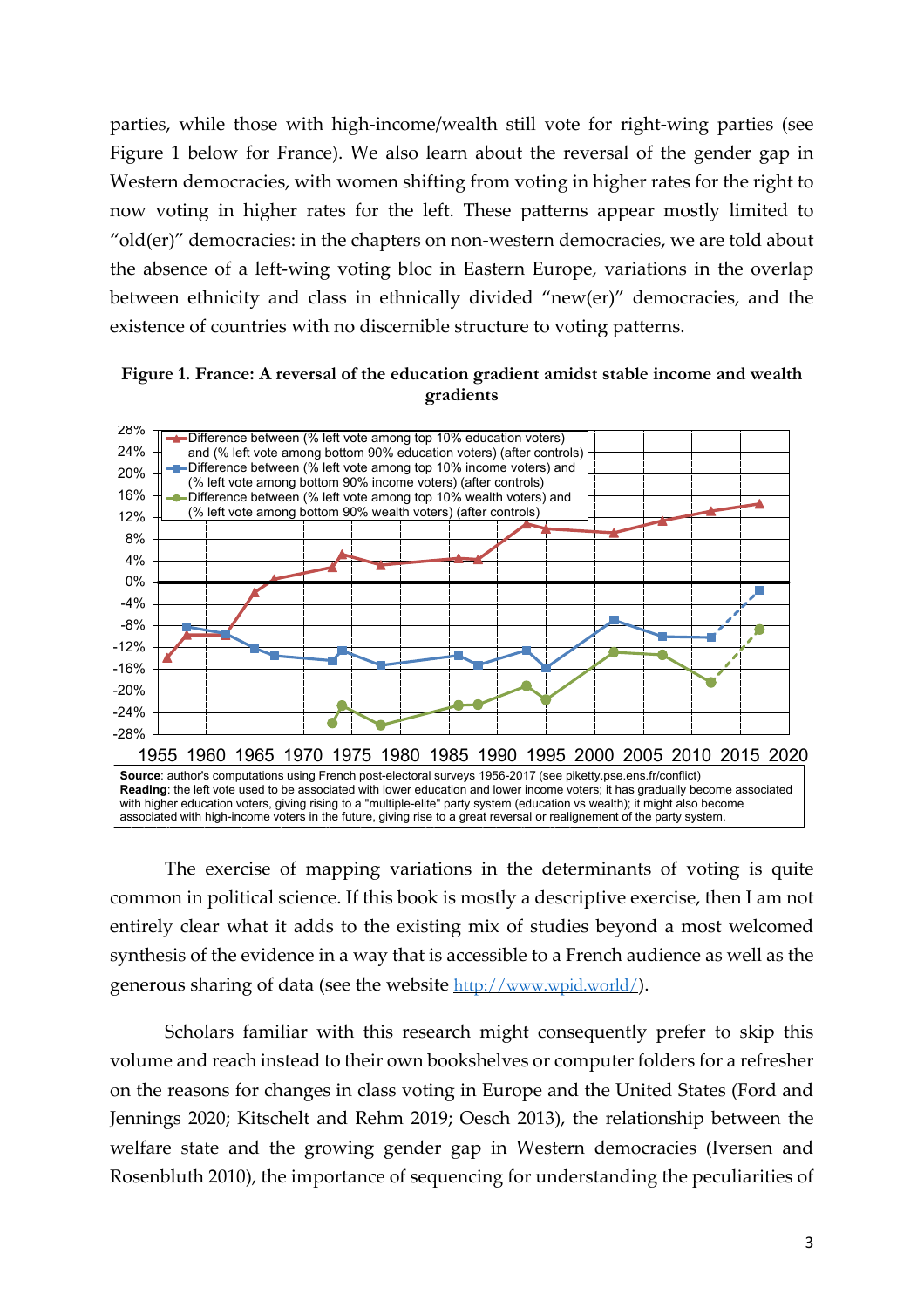Eastern European party systems (Pop-Eleches 2008), the structural factor shaping the relationship between ethnicity and vote (Huber and Suryanarayan 2016) or the impact on voting behavior of the failed institutionalization of party systems in Latin America (Lupu 2016). $^{1}$ 

# **Interpreting Variations in the Determinants of Voting: In Search of The Economic Cleavage**

However, this volume does more than unearth patterns that have been discussed more extensively by others. As previously mentioned, it also seeks to connect these patterns to a broader research agenda on electoral politics and inequality. This has not been done so forcefully before: instead, most studies identify factors behind changing voting patterns and, at best, briefly discuss implications for income inequality in the conclusion. This edited volume, in contrast, has its eyes on the prize, i.e. big picture theory. So how exactly does mapping voting patterns to class variables and identity categories improve our understanding of electoral politics' role in the production and reproduction of inequality?

Western democracies' experience in the post-war period appears to provide a benchmark. Indeed, part of the decline in income inequality between 1945 and the early 1980s has been traced back to politically influential coalitions (both party and interest group coalitions) supported by low(er) income and low(er) skill voters (Przeworski and Sprague 1988, Korpi 2006). By tracing changes in the electoral class gradient, the editors aim to capture how these coalitions have evolved over time, and whether they exist or have existed in new(er) democracies.

A key premise is that electoral politics structured by income and class are more likely to foster egalitarian policy responses to rising inequality. Where does this premise come from? The authors explicitly draw on a key concept in political science, namely that of political cleavage.

In the 1960s, Lipset and Rokkan seeking to explain similarities and differences in party systems proposed the concept of political cleavage i.e., a situation in which

<sup>&</sup>lt;sup>1</sup> Note that, based on the book's footnotes, this is not a case of economists failing to read political scientists. This implies a few awkward paragraphs (especially in chapters 1 and 2) in which the authors both acknowledge the extensive work done on the topic and argue that little is known about it.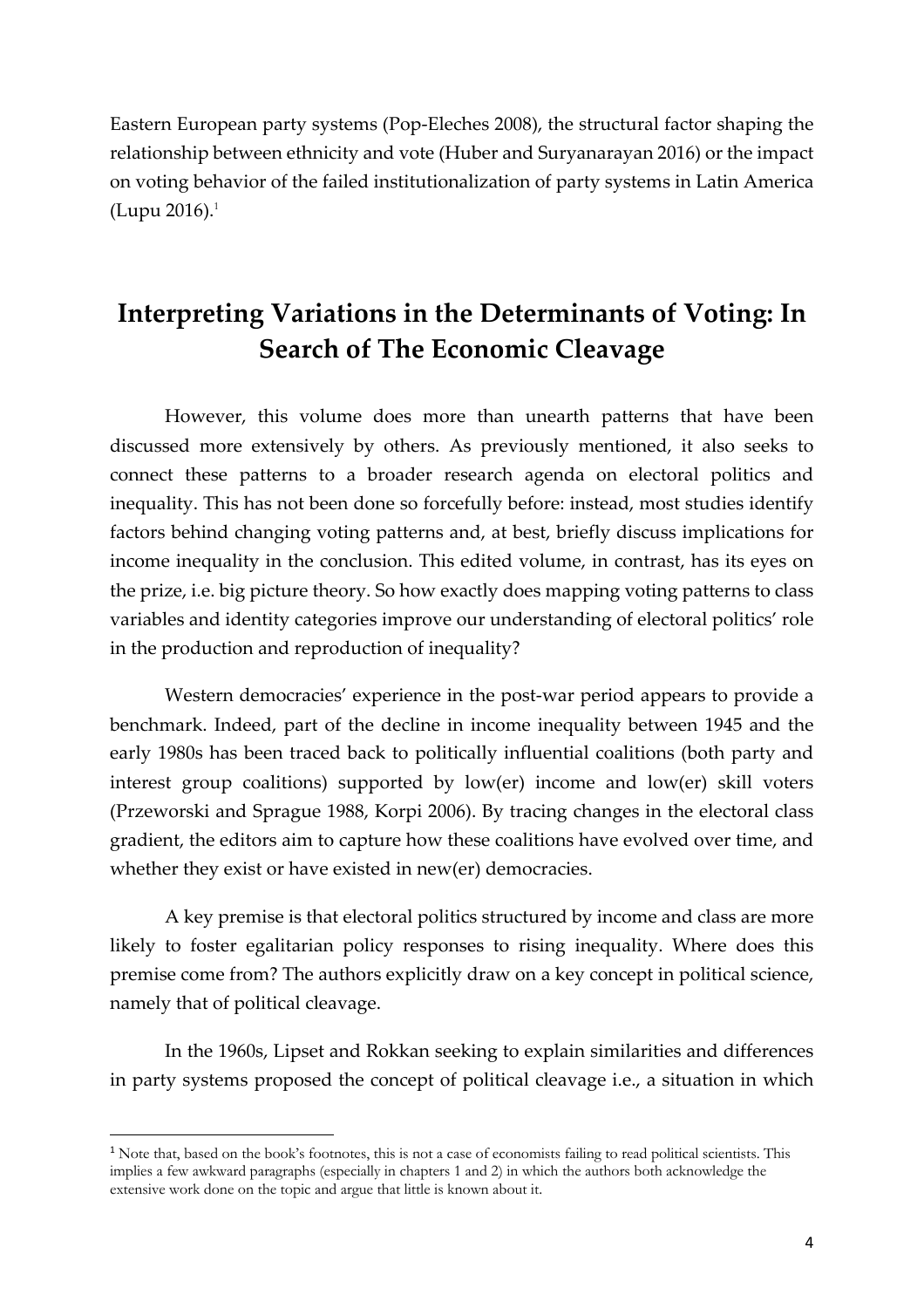political divisions, in the form of competing parties, reflect and articulate existing social divisions. They identified several types of political cleavages. One originated in state building and pitted the central state against peripheral communities, often morphing into a political conflict between the central state and a supranational church. Another originated in the industrial revolution and produced an urban/rural cleavage, which later morphed into a worker/employer cleavage. Conflicts between workers and employers, or secularists and defenders of the Church were rooted in collective identities and grassroots organizations tied to the main parties.

A key assumption in this book is that, by looking at the determinants of voting, one can identify the polities in which political divisions —as crystallized by the party system— reflect and articulate economic and material social divisions. An absent or declining class gradient is interpreted as (preliminary) evidence of a polity in which economic inequalities are no longer central to parties' platforms and electoral strategies, and thus a political context unfavorable to translating the economic costs of rising income inequality into more egalitarian policies. Let's unpack this latter claim.

### **The Economic Cleavage and Rising Inequality**

As argued more than half a century ago by Schumpeter, voters are policy takers not policy makers: they only matter as agents capable of choosing between options provided to them by elites competing for votes (Schumpeter 1950). As discussed by Sniderman and Bullock (2004) (see also McCarty, Poole and Rosenthal (2008)): the more distinct and contrasting these options are in terms, for example, of progressive taxation and income redistribution, the easierit is for voters to "sort" according to their material interest, thus increasing the predictive power of class variables for voting. In other words, the absence of a correlation between voting on the one hand and income or wealth on the other can be interpreted as evidence that existing political parties are not competing to offers contrasting interpretations and policy solutions to existing economic grievances. Absent the latter, economic grievances find no political expression and policy translation. Moreover, absent politicization, these grievances are likely to remain latent (Lukes 2004). In this context, the rise in income inequality is more likely to remain unchecked.

What, in turn, explains the absence of a political cleavage favorable to the politicization of egalitarian responses to income inequality? One important line of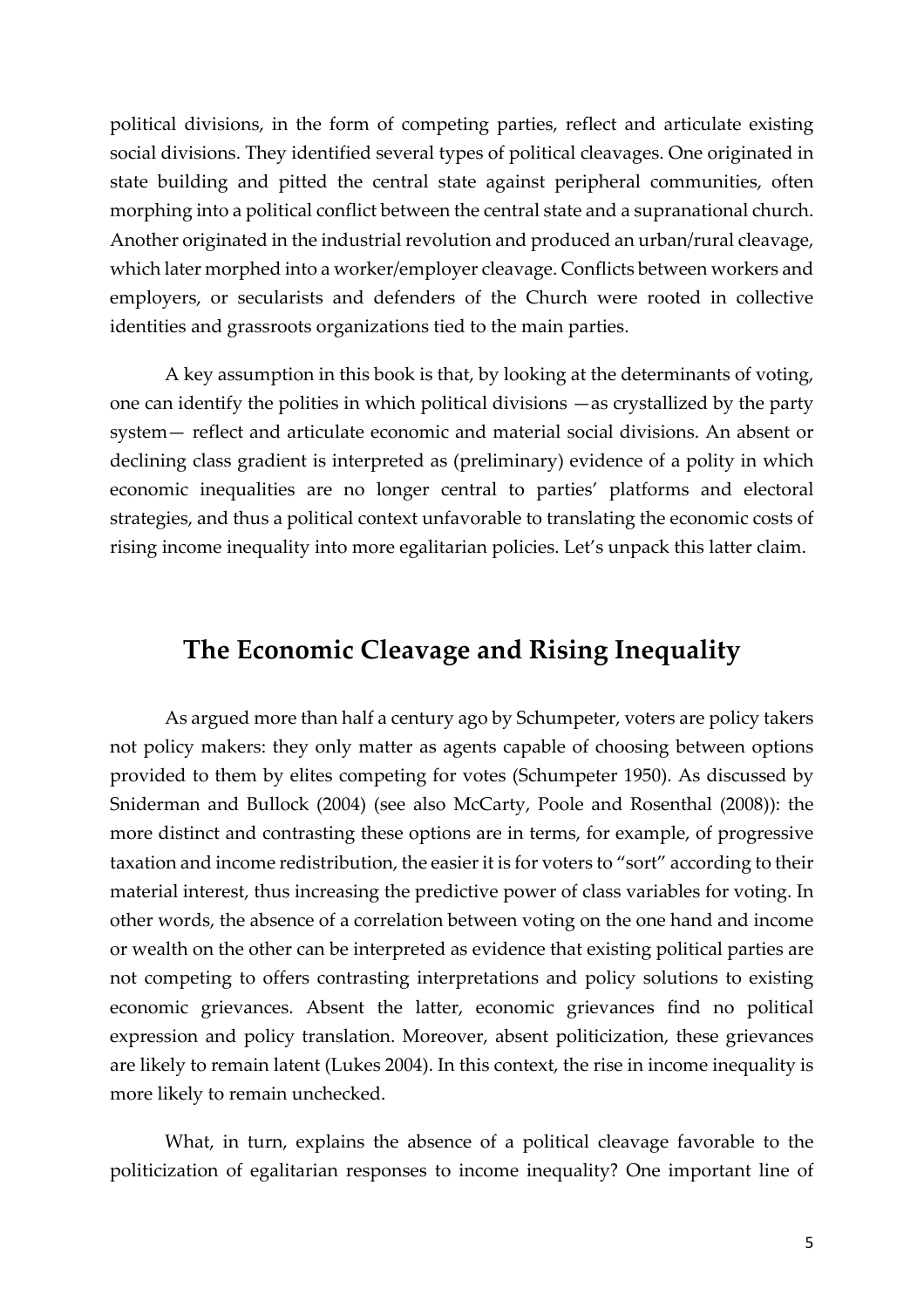work argues that "something else" is structuring political competition, resulting in the depoliticization of economic divisions.<sup>2</sup> Furthermore, the activation of social divisions orthogonal to economic divisions can also impede the creation of pro-redistribution majorities. Indeed, given that voting blocs are constituted of voters with diverse (if not opposing) interest on the issues of inequality and redistribution, legislation would require important political compromises both within and between parties.

To the best of my understanding, the editors roughly ascribe to the framework described in the previous paragraphs, though with a distinct emphasis on mass educational upgrading, something I discuss later on in this review. As you can see, this (mostly implicit) theoretical framework is quite elaborate and makes many assumptions. This also means that it can be challenged in many ways. For example, while I am sympathetic to the goal of identifying when and where political cleavages reflect and articulate economic inequalities, I am less convinced that the measurement strategy used in this book is as informative as its authors claim. Similar attempts in political science tend to prefer measurement strategies that directly probe the processes described above instead of making the strong assumption that they shape variations in the determinants of voting. For examples, scholars might use text analysis of newspapers and party platforms to captured changes in what political scientists call "issue salience" (i.e., how often is inequality and redistribution talked about relative to other issues and in what fashion) (e.g., Kriesi et al. 2012a, b; O'Grady 2021). Another common practice is to track changes in what is called "issue voting" to capture the extent to which orthogonal issues are splitting class groups between voting blocs (Haüsermann and Kriesi 2011; Tiberj 2013). The latter type of analysis requires extensive survey data on policy preferences.

For now, let's put measurement and interpretation issues aside and assume that 1) the type of voting data used in this book is informative of changing political cleavages and 2) a political cleavage reflective of socio-economic divisions is more favorable to egalitarian solutions to rising inequality. Assuming 1) and 2) hold, what does this volume (very tentatively) contribute to our understanding of the relationship between electoral politics and inequality? This is the part of the book I am most enthusiastic about: it is a welcomed fresh and ambitious perspective on a very important research agenda.

<sup>&</sup>lt;sup>2</sup> I will not bore the reader on the intricacies of modeling supply-side dynamics in a multi-dimensional space, see Miller and Schofield (2003); Roemer, et al. (2007) or Kriesi et al. (2012) for important contributions.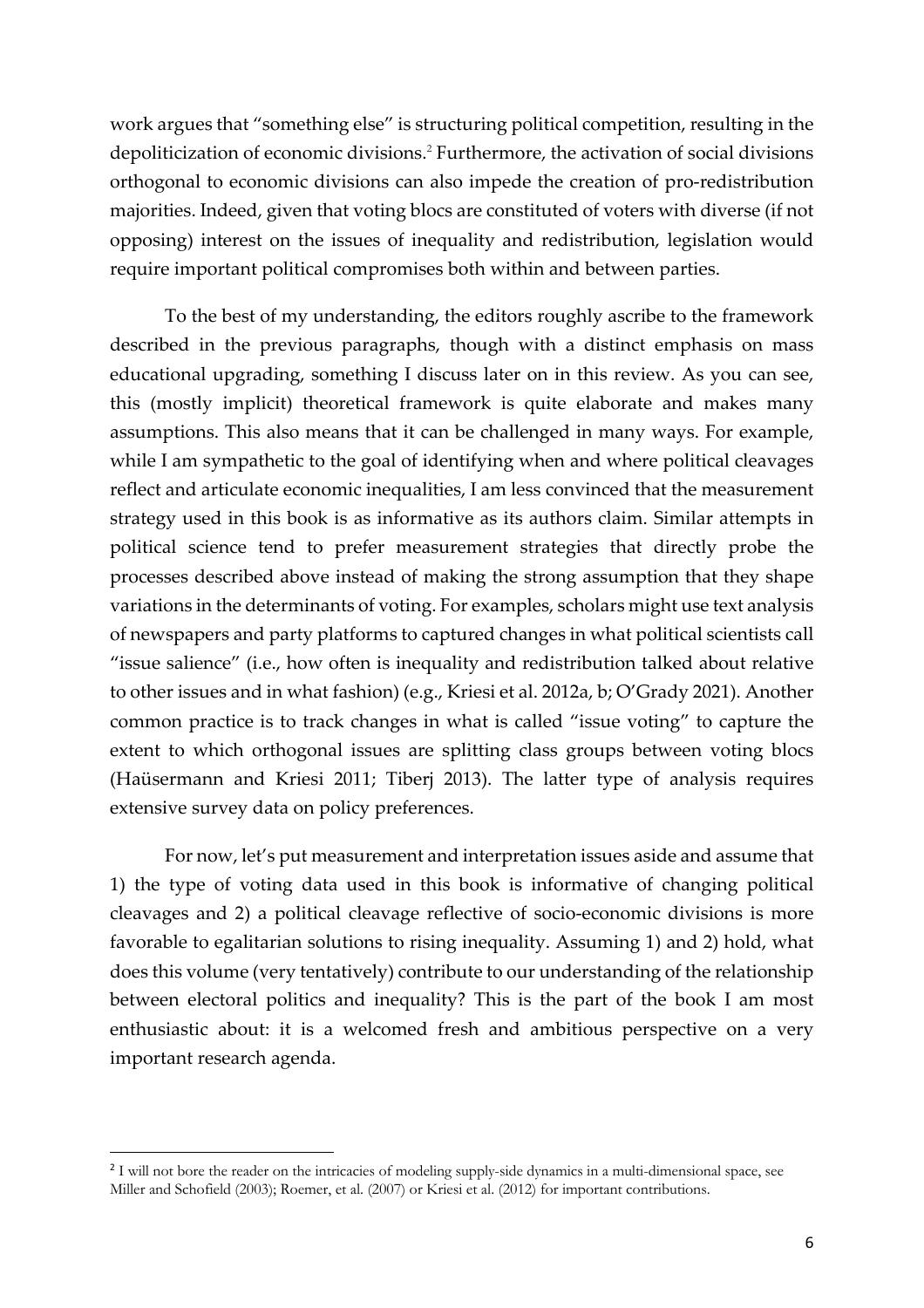## **The Rise of a Multiple-Elites Party System limited to Western Democracies**

One important contribution coming out of this volume is that it calls attention to "old" democracies' particular trajectory. As a reminder, the main finding is a reversal of the relationship between vote and educational attainment alongside a relatively stable income and wealth gradient. This pattern is limited to this specific group of countries.

While the education reversal is well-known, the relatively stable income gradient is not commonly discussed. This latter finding is a product of the book's unabashedly materialist lens, which is very much welcomed, if to be expected from a group of French economists. In political science, the education reversal is mostly discussed as a symptom of the rising salience of a second non-economic dimension of political conflict pitting "cosmopolitan libertarians" (who happen to be educated) against "parochial authoritarians" (who happen to be less educated). This debate has, at best, lost track of income and wealth, at worse, taken an unhelpful anti-materialist turn (especially so in American political science). This book thus provides additional ammunition for scholars uncomfortable with the "cultural turn" in comparative political behavior or the tendency to pit cultural factors against economic ones.

The emphasis on a pattern of convergence limited to Western democracies is this volume's second contribution. Convergence despite cross-national difference in varieties of capitalism, welfare states and political institutions is worth more attention than it has received until now. I also found the interpretation provided by the editors ---and first put forward by Piketty in a working paper--- thought provoking.

My final comments will focus on discussing this interpretation. For that, I also draw on this working paper, which focuses on France, Great Britain and the United States and provides the foundation for chapters 1 and 2 in the edited volume.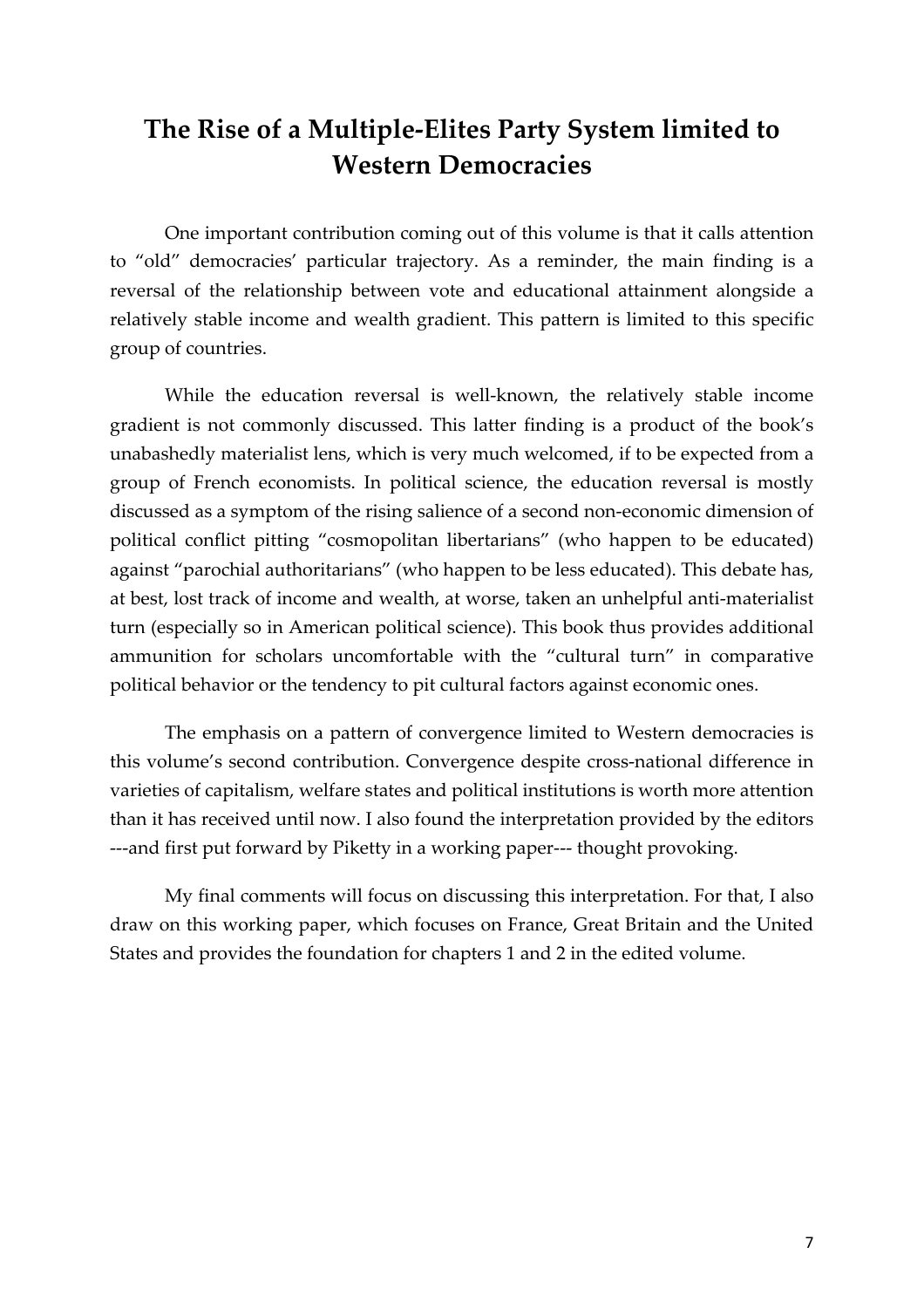# **The Multiple-Elites Party System's Implications for Income Inequality**

Thomas Piketty interprets the reversal of the education gradient and the stable income/wealth gradient (see Figure 1) as evidence that "each of the two governing coalitions alternating in power tends to reflect the views and interests of a different elite (intellectual elite vs business elite)." Specifically, the left has become the party of the intellectual elite, while the right remains the party of the business elite. This -- reasonably--- assumes that political leaders are more responsive to middle and uppermiddle class voters. If the right represents the asset rich and the left the education rich, then we can expect policies that benefit the working class to be of limited salience.

This interpretation, instead of focusing on those at the bottom who "vote against their interest,"<sup>3</sup> helpfully shifts the attention to those at the top. Note that the rise of the intellectual elite is well documented by scholars studying how the expansion of healthcare, higher-education and the regulatory state more generally, has affected post-industrial countries' class structure (e.g. Oesch 2013, Beramendi et al. 2015). This line of work documents the emergence of a class of educated voters who identify with social democratic parties because of their social values and their ties to the state's payroll.

Piketty's contribution is to flesh out the political implications of such elite pluralism. Specifically, his framework helpfully complements the existing literature, which interprets the education reversal as evidence of a new political cleavage putting the winners of globalization against the losers. This literature overlooks differences among the winners, depending on whether they are education rich (winners of the new knowledge economy buttressed by public investment) and/or asset rich (winners of globalization, rising real estate prices and financialization).

# **The new Intellectual Elite: What it Wants and Why it Matters**

What are the differences between the policy preferences of the intellectual elite vs and those of the business elite? Simply put, each want policies that increases the

<sup>3</sup> See for example *What is the Matter With Kansas* by Thomas Frank.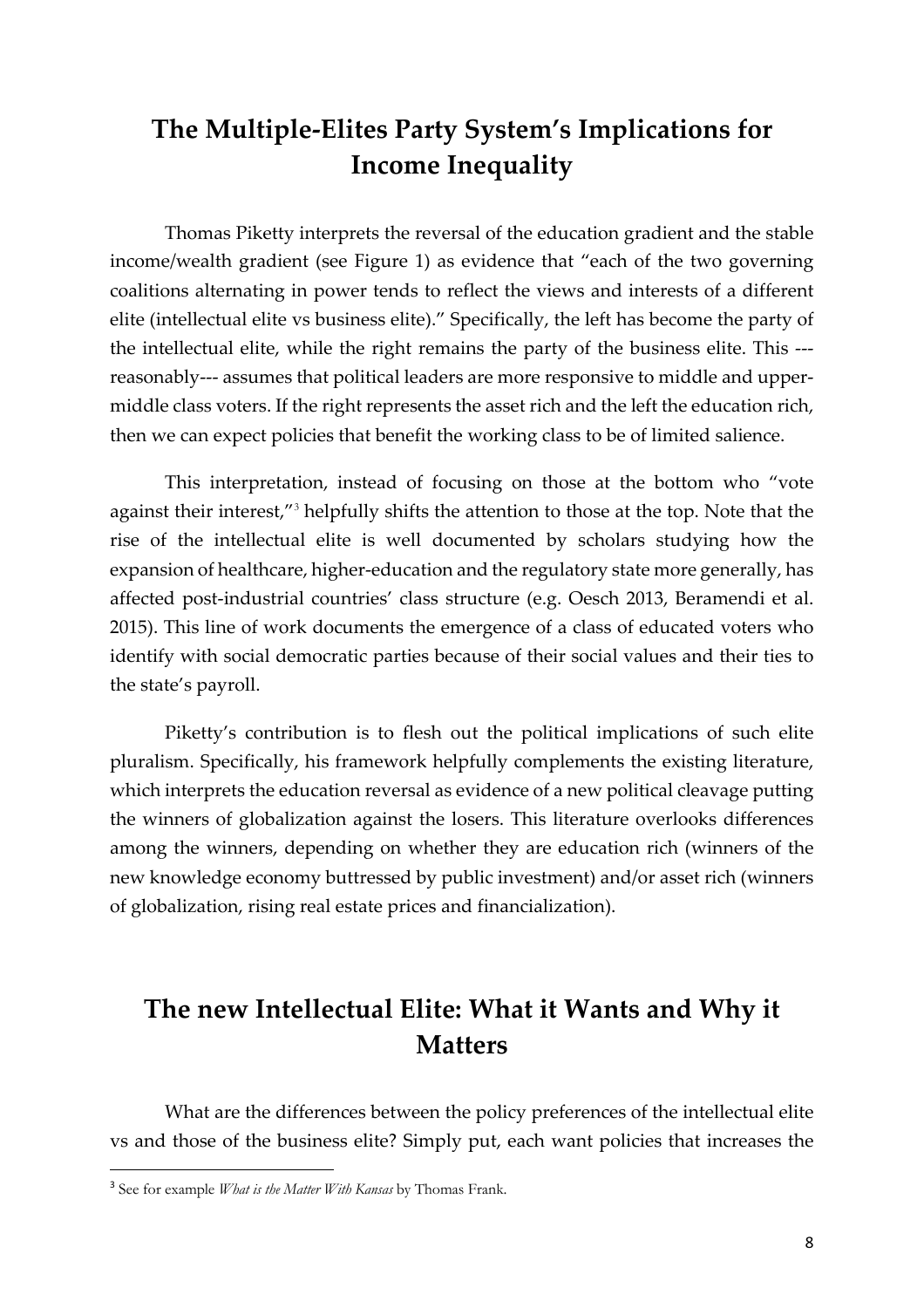monetary and social value of their main asset: a mix of "neo-liberal" economic policies broadly defined for the business elite and investment in the knowledge economy (e.g. more spending on education) for the intellectual elite.<sup>4</sup>

Again, this argument echoes a thriving line of work in political science, recently summarized in Beramendi et al. (2015) (see also Garritzmann, Busemeyer and Neimanns (2018) and Haüsermann et al. (2019)). This group of scholars has zoomed in on the political preferences of educated middle and upper-middle voters (Piketty's intellectual "elite") and show that they favor public investment in human capital development, i.e. policies that expand educational opportunities at all levels – from public day care and high-quality early childhood education, to generous public funding for tertiary education and abundant resources for adult training. According to this line of work, this group of voters appears more circumspect when it comes to social consumption policies, which denote the traditional passive income transferpolicies that increase the income of the working class.

In my own work, I have also found that education increases trust in the market economy and its ability to reward effort and talent. To attract and keep these voters, social democratic parties have redefined their conception of social justice. In its previous utterance (pre-1990s), social justice was to be achieved by allowing the state to intervene to compensate for capitalism's inherent inability to deliver a fair division of income and wealth. Today, social justice is to be achieved through public investments in human capital formation and technical innovation, investment friendly tax-cuts and a more flexible labor market matched with generous unemployment transfers.<sup>5</sup> In other words, the role of social democratic parties is to promote equity not equality. In this perspective, the ability of market institutions to translate effort into rewards is assumed. The role of the government is to make sure government regulation does not interfere with such mechanism and ensure everyone can acquire the skills most rewarded on the labor market (Cavaillé 2021).

While existing work focuses on this electorate's impact on welfare state reform (what is being done), Piketty's contribution is to zoom out and connects it to rising inequality (what is not being done). He highlights how, if political competition is

<sup>4</sup> Anyone familiar with French politics will recognize parts of Emmanuel Macron's political agenda, which attracted the "educated type" and (with the help of a few scandals on the right and insurgent parties on the left) resulted in an electoral defeat of massive proportions for the main center-left and center-right parties. Knowing Piketty's political involvement with the French Socialist Party, these chapters read like an effort to situate the French experience in a larger context.

<sup>5</sup> Both Piketty and the existing literature overlook the educated elite's support for generous and inclusive social insurance, something I discuss in Cavaillé 2021.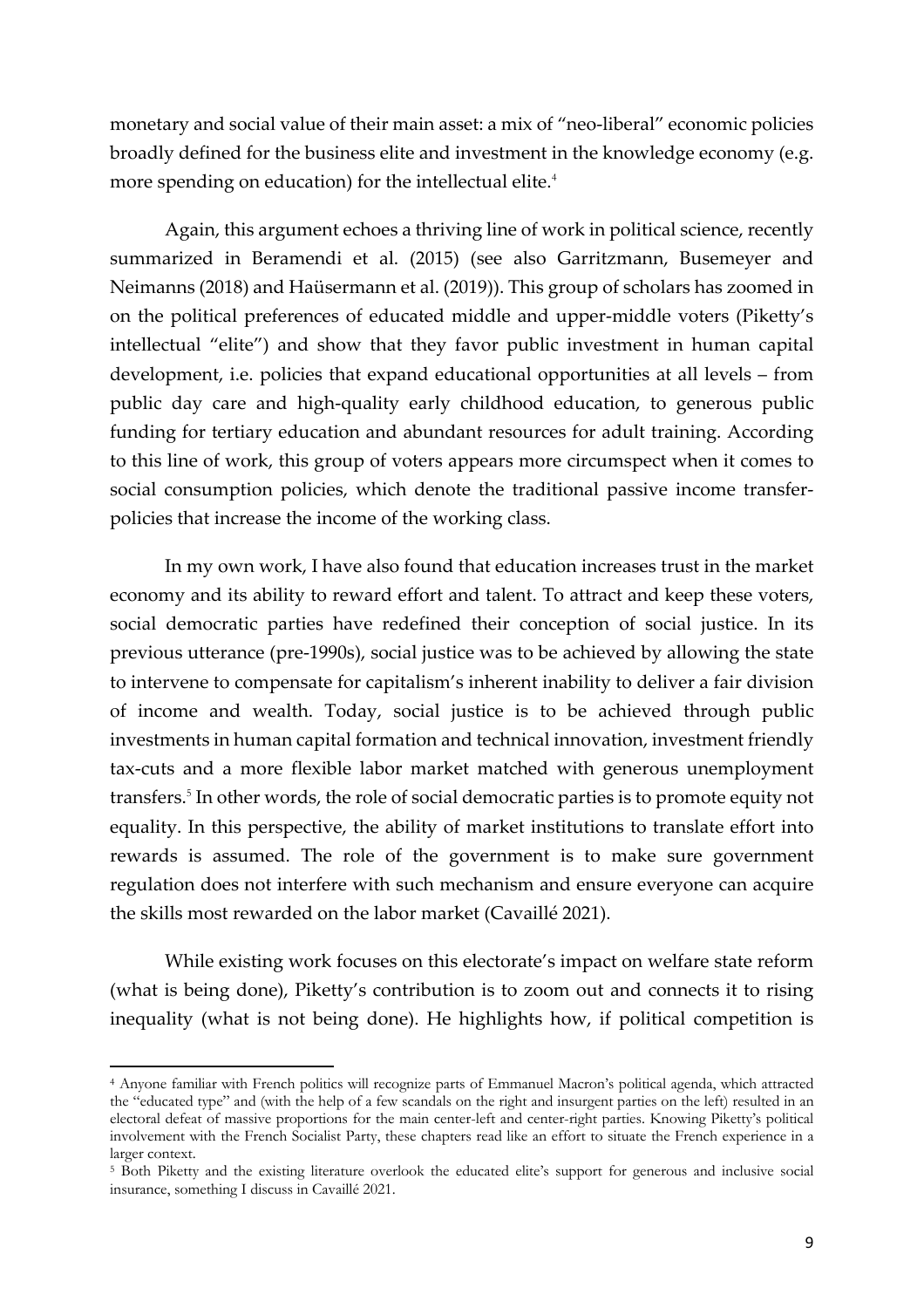centered on the material interests (both in terms of income and social status) of two groups of elites, then there is no reason to expect disruptive policies. The best one can hope for is improved social mobility, through more education spending, not lower inequality through income and wealth redistribution.

## **Tracing the Origins of a Multiple-Elites Party System**

Assuming one agrees (and I think I do) that the rise of a multiple-elite system contributes to keeping redistributive policies off the policy agenda, what then explains the emergence of this type of party system and why is this taking place in most Western democracies?

Given Piketty's interpretation, mass up-skilling of the work force is a mostlikely candidate. Furthermore, it has taken place in most Western democracies, potentially explaining patterns of convergence. How then can something so good on paper can become so bad in practice. Piketty offers a fatalistic account. Mass education, he argues, is a "naturally inclusive and egalitarian" political agenda up to a point: "once everybody has reached primary and secondary schooling, things look markedly different" as it is "difficult to imagine a situation where the totality of a generation becomes university graduates." More education, to put it simply, generates new types of inequalities that might be more permanent because easier to "justify."

This line of reasoning appears highly shaped by the French context in which many university graduates are in occupations that do not require a university degree. Ironically, the debate in the U.S. is very different: a common take is that rising inequality is due to an under-supply of university graduates (see Goldin and Katz (2009), and David, Goldin and Katz (2020) for an update). Despite these contradictions, the emphasis on mass up-skilling is a welcomed addition to a debate that usually mostly focuses on cultural grievances whether rooted in economic factors (Kriesi et al. 2012) or ethnic diversity (Norris and Inglehart 2019).

Note that interpreting convergence is a tricky business. In representative democracies, only a few parties form and only a few political divisions can be salient at any given period. This suggests an environment prone to equifinality: distinct social processes produce the same type of observable outcomes, partly because the list of possible observable outcomes is relatively short. A cursory look at electoral politics in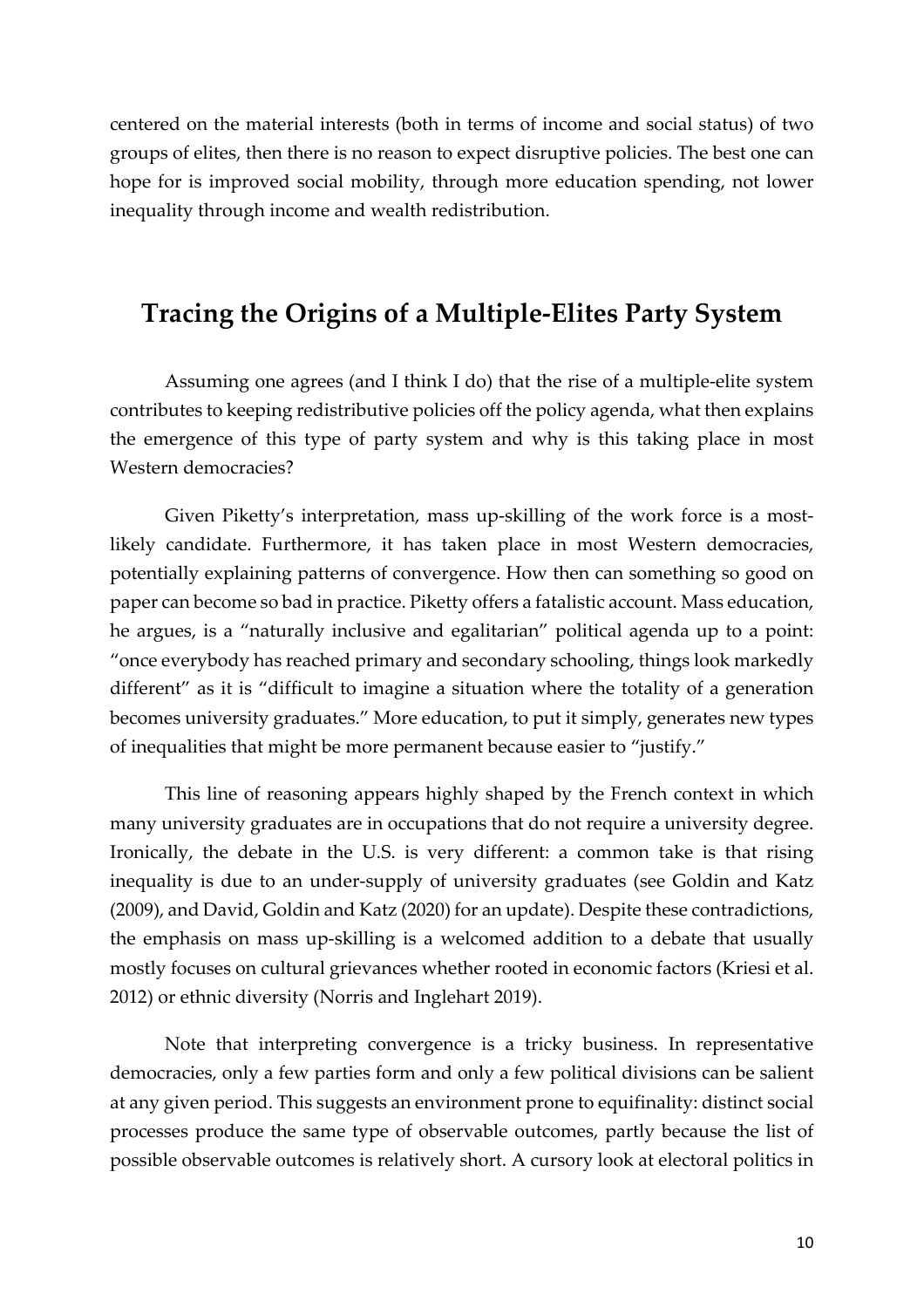Great Britain and the United States point in this direction. Simply put, these two countries have experienced very different types of "supply-side" dynamics: parties have polarized in the United States add de-polarized in Great Britain, yet in both countries Piketty finds the same multi-party elite pattern in the form of an education reversal and a stable income/wealth gradient. Should we conclude that the same processes are at play on both sides of the Atlantic?<sup>6</sup>

Ultimately, this edited volume offers a refreshing take on an important question, providing new interpretations of well-documented patterns and highlighting less well-known ones. The next step is to move beyond election surveys. Piketty and his team look like they have the resources, networks and theoretical apparatus to do just that.

#### **References**

- Beramendi, Pable and Silja Hausermann, Herbert Kitschelt and Hanspeter Kriesi.2015. *The Politics of Advanced Capitalism*. Cambridge University Press.
- Bermeo Nancy. 2009. "Poverty, Inequality, and Democracy (II): Does Electoral Democracy Boost Economic Equality?" *Journal of Democracy* 20(4): 21-35
- Cavaille, Charlotte. 2021. *Fair Enough? Support for Redistribution in the Age of Inequality*. Unpublished Manuscript.
- David, H, Claudia Goldin and Lawrence F Katz. 2020. "Extending the Race between Education and Technology." NBER Working Paper (w26705).
- Ford, Robert and Will Jennings. 2020. "The changing cleavage politics of Western Europe." *Annual Review of Political Science* 23:295–314.
- Garritzmann, Julian L, Marius R Busemeyer and Erik Neimanns. 2018. "Public demand for social investment: new supporting coalitions for welfare state reform in Western Europe?" *Journal of European Public Policy* 25(6):844–861.
- Goldin, Claudia Dale and Lawrence F Katz. 2009. *The Race Between Education and Technology*. Harvard University Press.
- Hacker, Jacob S, Alexander Hertel-Fernandez, Paul Pierson and Kathleen Ann Thelen. 2021. *The American Political Economy: Politics, Markets, and Power*. Cambridge University Press.

<sup>6</sup> The same reasoning could apply to the study of right-wing populism.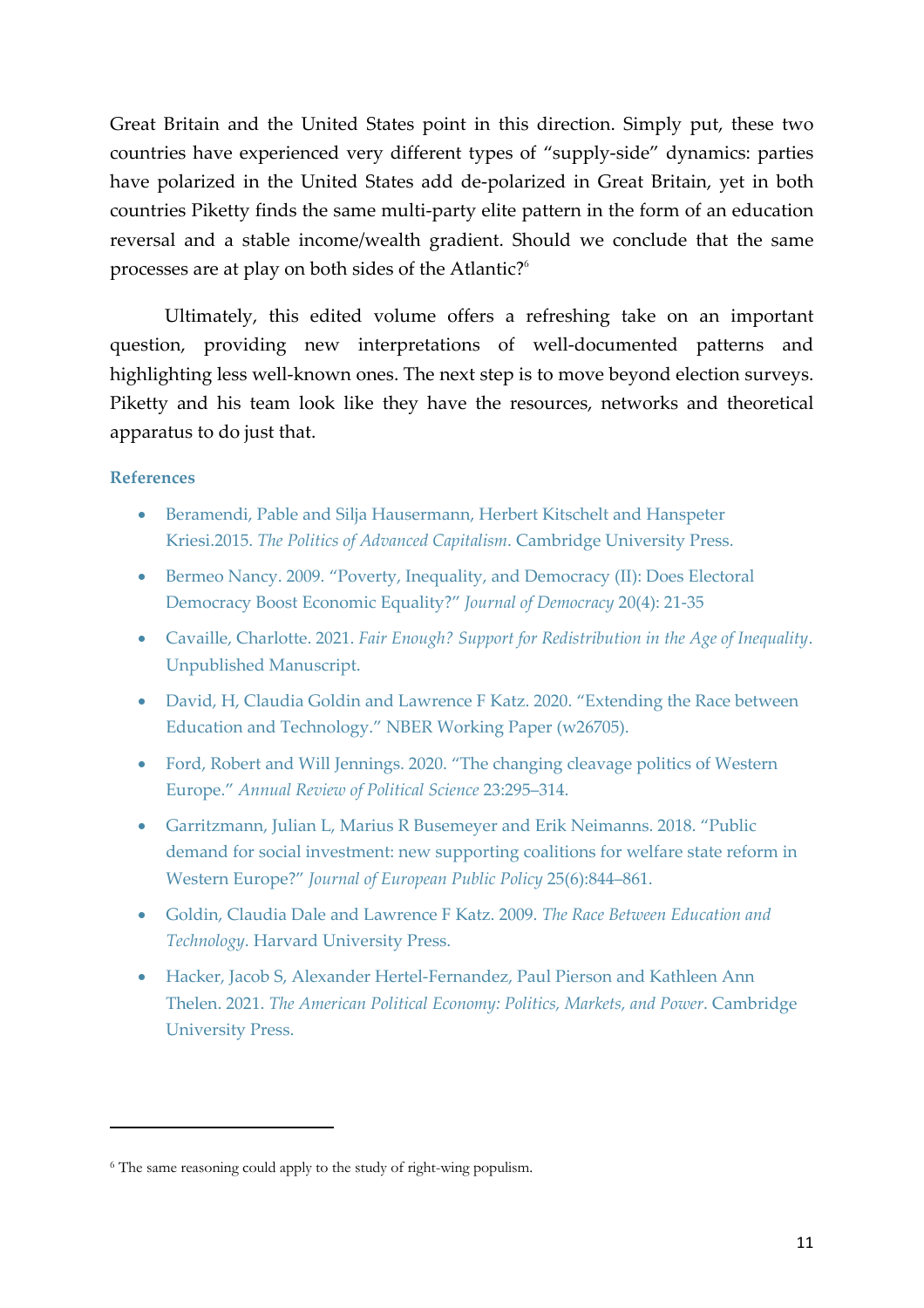- Hausermann, Silja and Hanspeter Kriesi. 2011. "What do voters want? Dimensions and configurations in individual-level preferences and party choice."
- Hausermann, Silja, Michael Pinggera, Macarena Ares and Matthias Enggist. 2019. "Class and social policy in the knowledge economy." *European Journal of Political Research*.
- Huber, John D and Pavithra Suryanarayan. 2016. "Ethnic inequality and the ethnification of political parties: Evidence from India." *World Politics* 68(1):149–188.
- Iversen, T. and F. Rosenbluth. 2010. *Women, work & politics: the Political Economy of Gender Inequalit*y. Yale University Press.
- Kitschelt, Herbert P and Philipp Rehm. 2019. "Secular partisan realignment in the United States: The socioeconomic reconfiguration of white partisan support since the new Deal era." *Politics & Society* 47(3):425–479.
- Korpi, Walter. 2006. *Power resources and employer-centered approaches in explanations of welfare states and varieties of capitalism: Protagonists, consenters, and antagonists.* Cambridge University Press.
- Kriesi, Hanspeter, Edgar Grande, Martin Dolezal, Marc Helbling, Dominic Hoglinger, Swen Hutter and Bruno Wuest. 2012. "Political Conflict in Western Europe."
- Kriesi, Hanspeter, Edgar Grande, Martin Donezald, Marc Helbling, Dominic Hoeglinger, Swen Hutter and Bruno Wueest. 2012a. "National Political Change in a Globalizing World. Public debates data." University of Zurich and Ludwig-Maximilians-University of Munich.
- Kriesi, Hanspeter, Edgar Grande, Martin Donezald, Marc Helbling, Dominic Hoeglinger, Swen Hutter and Bruno Wueest. 2012b. "National political change in a globalizing world. Supply side data on national election campaigns." University of Zurich and Ludwig-Maximilians-University of Munich.
- Lukes, Steven. 2004. *Power: A radical view*. Macmillan International Higher Education.
- Lupu, Noam. 2016. *Party brands in crisis: Partisanship, brand dilution, and the breakdown of political parties in Latin America*. Cambridge University Press.
- McCarty, N.M., K.T. Poole and H. Rosenthal. 2008. *Polarized America*. MIT Press.
- Miller, Gary and Norman Schofield. 2003. "Activists and partisan realignment in the United States." *American Political Science Review* 97(2):245–260.
- Norris, Pippa and Ronald Inglehart. 2019. *Cultural backlash: Trump, Brexit, and authoritarian populism*. Cambridge University Press.
- Oesch, Daniel. 2013. *Occupational Change in Europe: How Technology and Education Transform the Job Structure*. Oxford University Press.